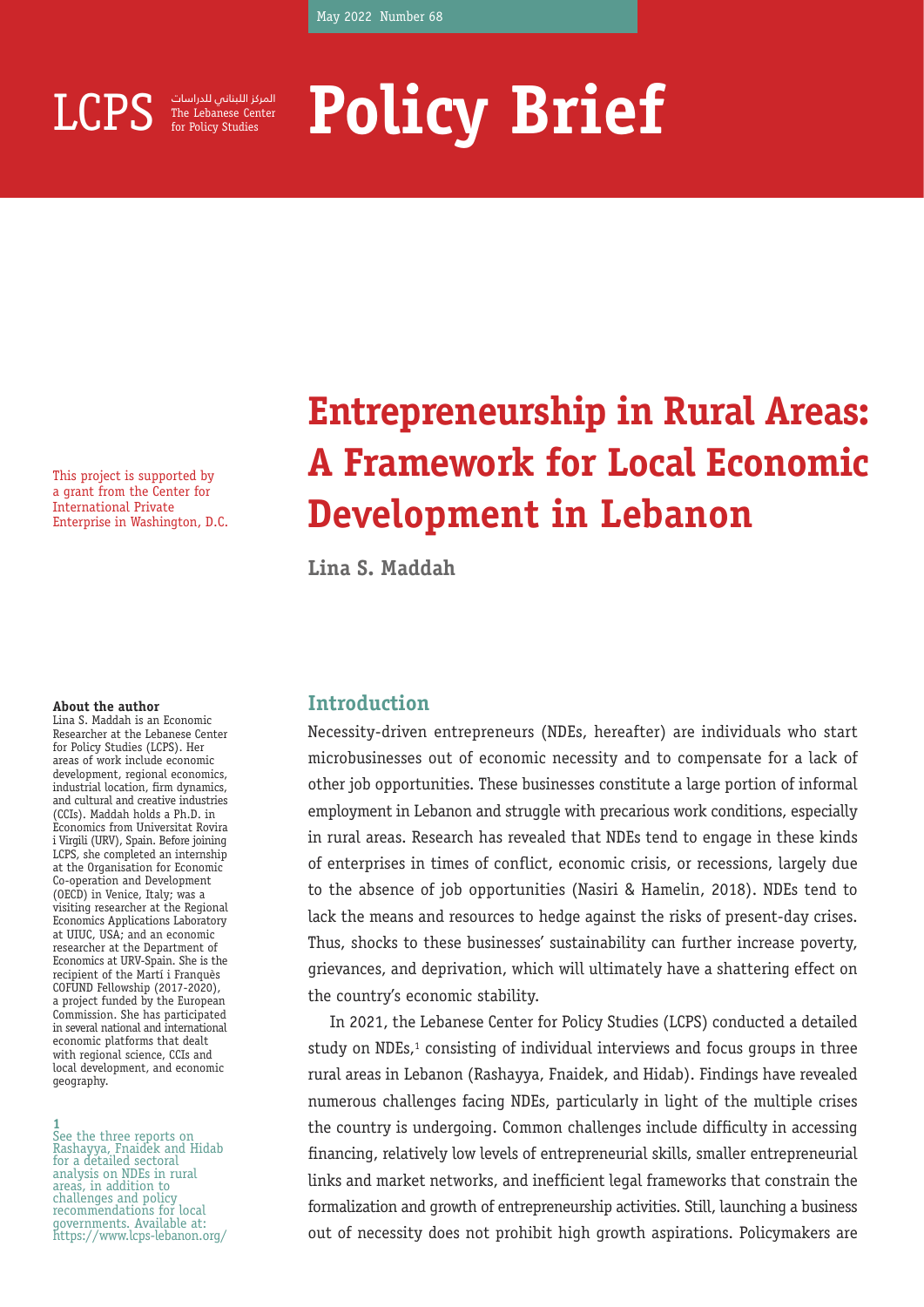thus urged to unlock the potential of NDEs, especially in rural areas, through high-impact strategies, ranging from well-established infrastructures to enabling ecosystems. The study concludes with a recommendation for a more inclusive and integrated entrepreneurial rural policy in Lebanon. What would such a policy entail is the subject of this policy brief.

Filling in a gap in the literature on local economic development and entrepreneurship, this brief highlights the common challenges confronting NDEs and outlines targeted actions to overcome the economic, socio-cultural, and financial barriers, particularly in rural areas. It is based on an understanding of the rural entrepreneurship context, growth dynamics of low-density economies, the role of local institutions, and entrepreneurial cultures. The brief concludes by proposing effective economic policy measures to promote rural NDE activities and economic growth.

#### **Rural Areas: Stagnation or Opportunity?**

NDEs largely explain the behavior of total entrepreneurial activity in rural areas of developing countries. Generally, rural areas are underdeveloped, relative to urban ones, which associates with problems of depopulation and stagnation: lack of physical infrastructure, lack of skilled human capital, lack of digital integration in processes, specialization in economic activity, relatively limited entrepreneurship opportunities, low wages, and an absence of innovative practices generate poor local performance and productivity. Unfortunately, rural areas backslide into poverty given the weak delivery of services to citizens, mainly social services, education, and healthcare. Tight fiscal budgets are always an additional pressure on rural communities, with public spending, investments, and revenues being minimal.2 From our study on rural areas in Lebanon, several of these criteria can be highlighted, as marginalization has engendered negative repercussions on the immigration rates of Lebanese rural youth, high unemployment rates of the remaining residents, and increased poverty in the towns.

Despite the stigma on rural areas, the argument that economic development, entrepreneurship, and growth opportunities are strictly urban, is a misconception that has been challenged in the past decade. A new strand of literature is shedding light on the potential of economic development in rural areas, thus shifting the perception from 'areas of stagnation' to 'areas of opportunities,' where economic resilience can be fostered through a development paradigm shift.<sup>3</sup> To understand the growth mechanisms of NDEs in rural areas, one must identify the diverse spatial characteristics of these areas—from well-serviced periphery communities close to urban areas to remote sparsely-populated areas with limited access to basic services—as well as differing cultures.4

#### **2**

OECD, 2021a. Policies for depopulation and service delivery in rural regions. OECD. Available at: https://www.oecd.org/region al/rural-development/rural-se rvice-delivery.htm [Accessed November 5, 2021].

#### **3**

For more details, see: Masot, A.N. & Gascón, J.L., 2021. Sustainable rural development: Strategies, good practices and opportunities. *Land,* 10(4), p.366.

#### **4**

OECD, 2021b. OECD Rural Development and rural well-being. OECD. Available at: http://t4.oecd.org/regional/r ural-development/ [Accessed November 5, 2021].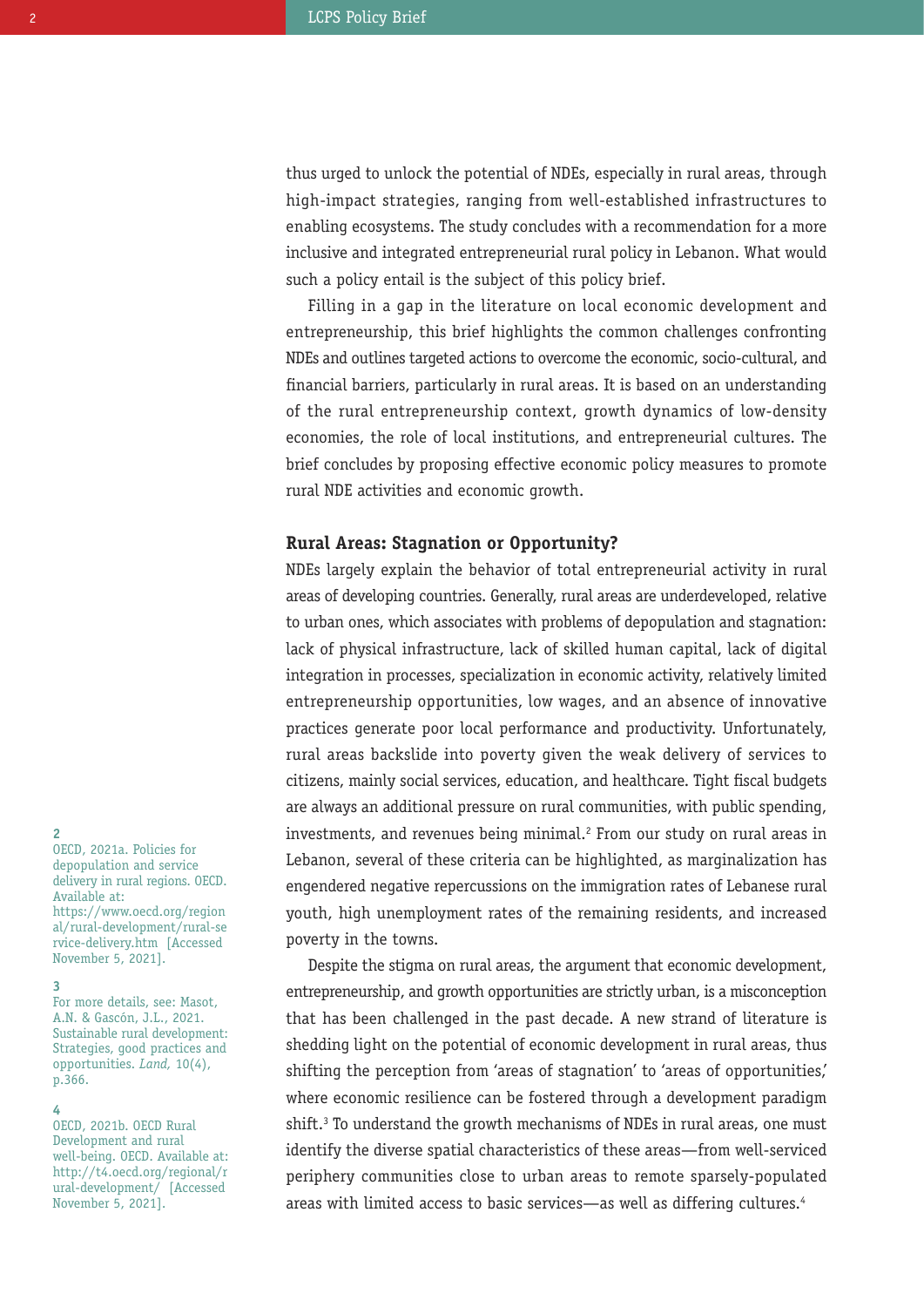Scott et al. (2018) argue that the potential of rural regions needs to be at the forefront of development agendas due to their economic potential.<sup>5</sup> On the one hand, development in rural areas can counter pressures on urban areas, such as gentrification, high population density, lack of affordable housing, and environmental pollution, among others. One the other hand, it helps limit depopulation and economic deterioration by revitalizing key sectors in rural areas, such as tourism, cultural and creative activities, and agriculture and food-processing industries, which altogether form a rural heritage worth preserving (Maddah L., 2021).6

Furthermore, rural areas are vital for the green transition, and governments worldwide are mobilizing vast amounts of resources to accelerate this transition in rural areas, mainly through renewable energy, efficient land use, ecosystem services, and circular economy (OECD, 2021c).<sup>7</sup> In light of this, rural economies in Lebanon, through a bottom-up policy approach, can exploit their potential and change the narrative from stagnation to opportunity. This eventually translates, directly or indirectly, to NDEs in these areas. Comparably, while some rural areas in European countries have been very successful in encouraging entrepreneurship, sustaining a positive economic performance, and ensuring a good quality of life, other countries, mainly developing ones like Lebanon, have not managed to do that.

Jarabkova (2010)<sup>8</sup> proposes the idea of endogenous development based on the use of internal resources of rural municipalities, support of small and medium enterprises, and the establishment of partnerships between different stakeholders from the public and private sectors. The success or failure of NDEs thus depends on the degree of development in rural areas, for they are noticeably influenced by rural infrastructure and changes in economic conditions. Therefore, Lebanon can rely on similar international policy recommendations to encourage some traditional ecotourism opportunities, such as hiking and skiing, particularly in the forests and mountains; agricultural eco-tourism, like wineries, camp sites, and other rural activities (picking apples, for example); and reviving the historic centers of rural towns, by designing a smart specialization strategy for the arts and crafts industries and cultural heritage sites, in addition to cluster policies that foster the development of creative industries.

#### **Growth Dynamics of Low-Density Economies**

As mentioned earlier, rural areas in Lebanon, vary according to their geographic location, natural environment, resources, and economic conditions. Perhaps, their common feature is the low density of population and economic activity. According to the OECD (2016), and a more recent report published in 2021 (OECD, 2021c), low-density economies are characterized by:

#### **5**

Scott, K., Rowe, F. and Pollock, V. (2018): 'Creating the good life? A wellbeing perspective on cultural value in rural development,' *Journal of Rural Studies* 59(1): 173-182.

#### **6**

Maddah, L., 2021. Essays on Cultural and Creative Industries: Clustering, Location and Employment Growth. thesis. Reus: Universitat Rovira i Virgili.

#### **7**

OECD, 2021c. Rural regions - Realising the net-zero opportunity. Available at: https://oecd-events.org/cop2 6/session/008474ad-2e2c-ec1 1-ae72-a04a5e7d345e [Accessed November 9, 2021].

**8**

Jarabkova, J. 2010. Rural areas - Untapped potential for rural tourism. Nitra: Slovak University of Agriculture in Nitra. ISBN 978-80-552-0364-5.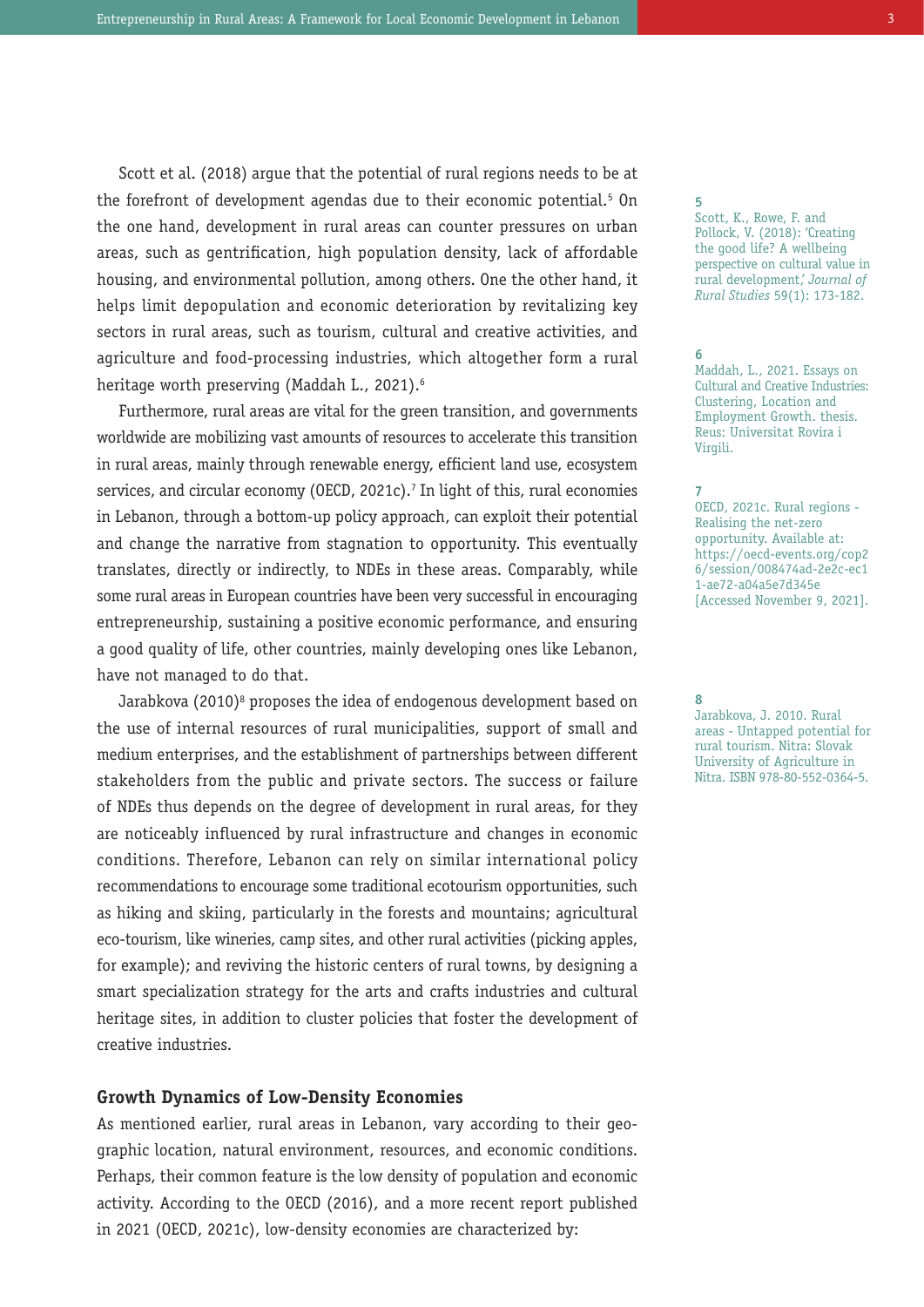**9**

Many governments are increasingly trying to implement integrated and flexible approaches to the provision of services as a way of maintaining quality and access in lower density and remote areas (OECD, 2021c).

#### **10**

Rodriguez-Pose, A. (2018). The revenge of the places that don't matter (and what to do about it). *Cambridge Journal of Regions, Economy and Society,* 11, 189–209.

#### **11**

Rennings, K. (2000), Redefining Innovation: Eco-Innovation Research and the Contribution from Ecological Economics, Ecological Economics, 32(2), 319-332.

#### **12**

FAO, 2021. Section I: Entrepreneurship and supporting institutions: An analytical approach. Rural development through entrepreneurship. Available at: https://www.fao.org/3/W688 2e/w6882e02.htm#P576\_79320 [Accessed November 14, 2021].

- $\blacksquare$  A small local workforce that limits the number and size of firms that can efficiently operate
- $\blacksquare$  Higher transportation costs and lower economies of scale, which increases the cost of service provision
- Difficulty in attracting and retaining professionals<sup>9</sup>
- $\quad \blacksquare$  The possibility of strong competition with regions with similar economic structures
- Sensitivity of local economies to regional and national business cycles n

Understanding the growth dynamics of such areas in Lebanon is essential to create favorable environments under which rural communities can attract entrepreneurs and capital inflows, become more competitive, establish high levels of worker productivity, and create employment opportunities with wages that can enhance local residents' quality of life. As low-density areas face numerous development challenges, such weaknesses can be intensified during economic and financial crises. For rural NDEs to survive, the need the support of municipalities and to promote a local entrepreneurial ecosystem. Regional disparities and inequalities, and the so-called 'qeography of discontent', have deep and dangerous political and economic implications for national governance and institutional systems (Rodriguez-Pose, 2018), $10$  suggesting the need to support low-density areas. As encountered in the three towns—Fnaidek, Hidab and Rashayya—which LCPS studied, a large number of NDEs lack any form of relief from the national government. Therefore, the government and municipalities should find local solutions to best support small businesses that can play a role in entrepreneurial survival and recovery.

#### **Local Institutions**

Academic research has emphasized that rural areas need entrepreneurship activities, which in turn require several factors to innovate: (1) organizational factors, as they relate to supply (technology-push) (2) sectoral and market factors (demand-pull), and (3) regulatory (push/pull) factors affecting innovation processes.11 This applies to the Lebanese context, and institutions can influence these three factors. Similarly, international organizations<sup>12</sup> focusing on agro-rural economies have shed light on collaborative local efforts to support small businesses and new NDEs in rural communities:

 $\quad \blacksquare$  The first local actors are educational institutions (universities, local technical schools, vocational training), through which the capacity and skills of the labor force can be built and developed. Links between rural and urban educational institutions in Lebanon can be useful for bringing technical expertise to rural areas. Also, establishing relations between universities and NDEs forms a basis for economic development in rural areas, as these entrepreneurs lack the human or financial resources to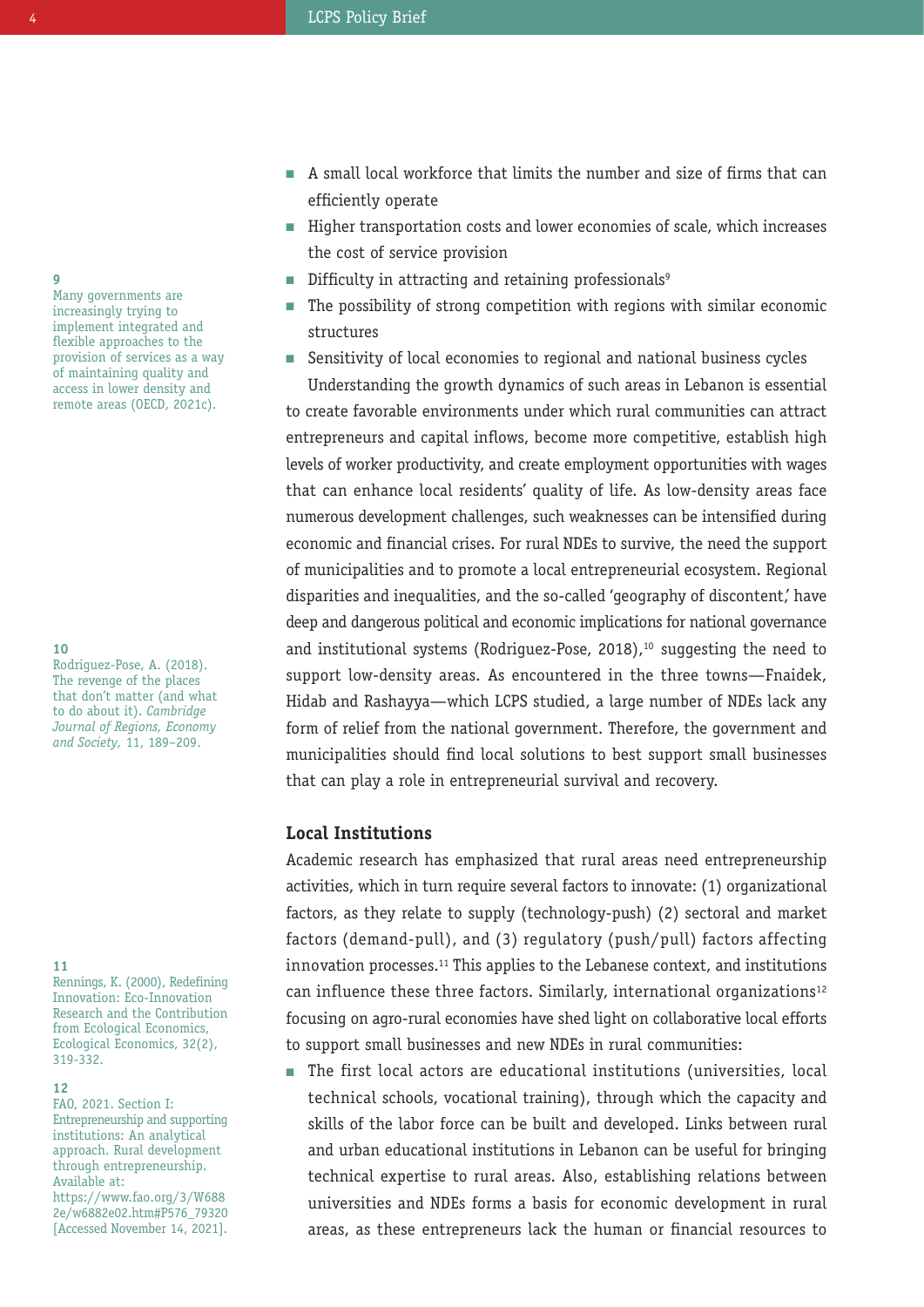develop innovative solutions, and universities in low-density rural areas promote knowledge spillovers through research projects involving the business community.13

- $\quad \blacksquare$  The second group of institutions is inter-firm related. This includes business incubators, networking institutions (NGOs, and business support centers that provide support for start-ups), emerging and established rural firms. In Lebanon, there is a large number of NGOs that operate in rural areas, yet their impact on the growth of businesses is yet to be explored. The third institutions are financial ones, from venture capital to equity financing. Tolbert (2015) has addressed how the presence or absence of different types of locally-oriented financial institutions influence the emergence and development of small rural businesses. The local financial sector has a major role to play, and small businesses do better in a climate where banks and financial intermediaries are locally-oriented. Still, other forms of financial institutions can play a role in credit-constrained areas and in times of financial crises.<sup>14</sup> Weak local financial institutions jeopardize the accessibility of the rural community to financial resources, in addition to creating wealth inequality.15 These factors can create an adverse entrepreneurial culture, the constraint that rural areas in Lebanon are confronting, and there is a need today to shift to non-conventional financing models.
- $\quad \blacksquare$  Finally, local institutions, such as local governments and policymakers, are major players in supporting rural communities. Building on the studies of Audretsch and Lehmann (2016)<sup>16</sup> and Aidis et al. (2012),<sup>17</sup> we can highlight how engaging the private sector in local policymaking decisions can benefit rural areas: a) As a bottom-up approach, it can help reform and improve bureaucratic and regulatory frameworks to better design an efficient entrepreneurial ecosystem that encourages entrepreneurs to start new businesses. b) It can also reduce time and cost for the private sector to formalize businesses and have better access to resources and finances.

As shown, efficient and interactive practices of local governments are positively correlated with conducive ecosystems and entrepreneurial cultures. In Lebanon, government support is essential in order to avoid widespread social and economic distress in rural areas and reduce tensions in the labor market between local and foreign laborers, mainly in informal jobs.

#### **Entrepreneurial Cultures**

Essentially an entrepreneurial culture is an environment/context that encourages business activities. Theoretically, rural regions close to cities have more dynamic and conducive cultures than remote areas. Moore (2006) explains that an entrepreneurial culture involves 'a set of interconnected entrepreneurial actors (both potential and existing), entrepreneurial organizations (e.g. firms,

#### **13**

Galvão, A., Mascarenhas, C. & Marques, C., 2020. Knowledge spillovers between universities and companies of low-density territories. *Knowledge Management Research & Practice,* pp.1–14.

#### **14**

Tolbert, C.M. 2015. Local Financial Institutions and the Performance of rural entrepreneurs and small business. *Local financial institutions and the performance of rural entrepreneurs and Small Business - Baylor Univ.* Available at: https://portal.nifa.usda.gov/ web/crisprojectpages/022448 2-local-financial-institutionsand-the-performance-of-ruralentrepreneurs-and-small-busi ness.html [Accessed November 6, 2021].

#### **15**

Danisewicz, P. & Ongena, S., 2021. Stimulating entrepreneurial activity: The Role of Local Government. *VOX, CEPR Policy Portal.* Available at: https://voxeu.org/article/sti mulating-entrepreneurial-acti vity-role-local-government [Accessed November 20, 2021].

#### **16**

Audretsch, D.B., and Lehmann, E.E. (2016). The Seven Secrets of Germany. Oxford University Press.

#### **17**

Aidis, R., Estrin, S., and Mickiewicz, T. (2012). Size matters: entrepreneurial entry and government. Small Business Economics 39, 119–139.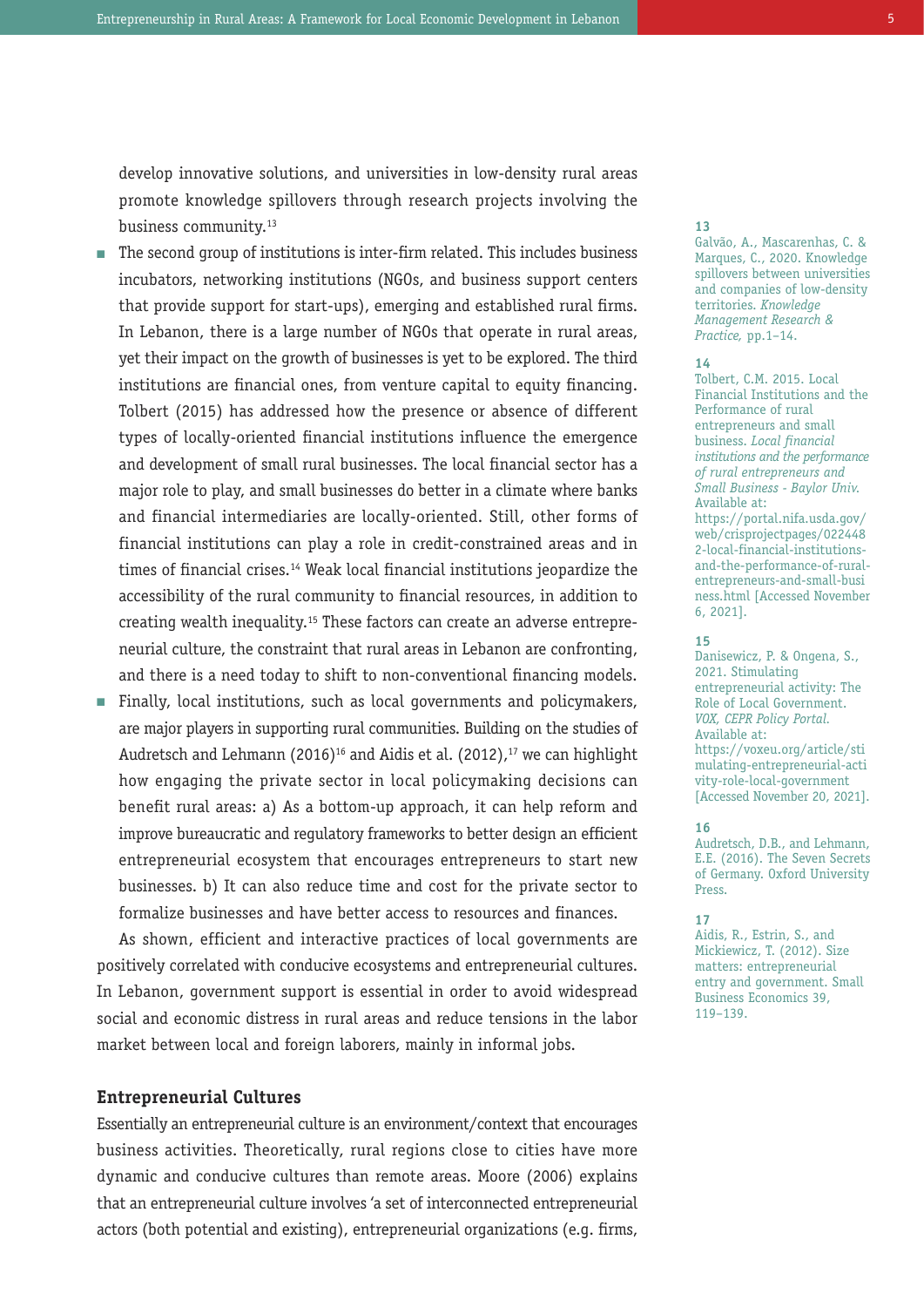**18**

Moore, J.F., (2006). Business ecosystems and the view from the firm. *The Antitrust Bulletin*, 51(1), pp.31-75.

#### **19**

Beinhocker, E. (2007). The Origin of Wealth: The Radical Remaking of Economics and What it Means for Business and Society. London: Random House Business Books.

#### **20**

Audretsch, D. B., Heger, D., & Veith, T. (2015). Infrastructure and entrepreneurship. *Small Business Economics,* 44(2), 219-230.

#### **21**

Stam, E. (2014). The Dutch entrepreneurial ecosystem. Retrieved October 19, 2021 at: http://papers.ssrn.com/sol3/ papers.cfm?abstract\_id=24734 75

#### **22**

European Commission, 2021. Rural development*. European Commission - European Commission.* Available at: https://ec.europa.eu/info/fo od-farming-fisheries/key-poli cies/common-agricultural-pol icy/rural-development\_en [Accessed November 23, 2021].

#### **23**

OECD, 2020. Policy Implications of Coronavirus Crisis for Rural Development. *OECD*. Available at: https://www.oecd.org/corona virus/policy-responses/policy -implications-of-coronavirus-c risis-for-rural-development-6b 9d189a/#figure-d1e332 [Accessed October 7, 2021].

venture capitalists, business angels, banks), institutions (universities, public sector agencies, financial bodies), and entrepreneurial processes (e.g. the business birth rate, numbers of high growth firms, levels of 'blockbuster entrepreneurship,' number of serial entrepreneurs, degree of sell-out mentality within firms, and levels of entrepreneurial ambition), which formally and informally coalesce to connect, mediate and govern the performance within the local entrepreneurial environment.'18 Within dynamic rural areas, NDEs have more opportunities to prosper and create employment opportunities. This sheds light on the need to diversify policies in Lebanon according to the geographical location of municipalities.

NDEs, like any other entrepreneurial ventures, need to be studied in a local context. Beinhocker (2007) reveals that norms, collective culture, and trust (even safety within rural neighborhoods) reward entrepreneurial action and provide additional resources to enhance cooperation between local institutions and entrepreneurial communities.<sup>19</sup> In addition, physical infrastructure and amenities (parks, theatres, museums, cinemas, tourist attractions, art galleries), along with transportation links, either foster or constrain collaboration between the agents of the entrepreneurial ecosystem and influence the availability of opportunities in rural areas<sup>20</sup> Advanced physical infrastructure and capacity building bring proactive people together, in addition to policymakers, researchers, universities and technical institutes, NGOs, local organizations, thus generating 'third spaces' in an entrepreneurial ecosystem.<sup>21</sup> Viable entrepreneurial cultures foster income creation and strengthen social, environmental, and economic sustainability in rural areas, as well as achieving a balanced territorial development of rural communities.<sup>22</sup>

Thus, entrepreneurial cultures and local institutions in Lebanon can form the infrastructure to influence growth dynamics and exploit opportunities emerging for NDEs. Among these are: (1) the need to enhance quality and use of digital tools in rural regions, (2) remote distributed work, which can enhance and foster linkages between rural and urban areas, (3) change in consumption habits towards a preference for local products and local destinations for tourism, (4) enhanced awareness to foster accessibility to quality services in rural areas, among which is e-heath, (5) reshoring of strategic industries that were once delocalized (raw materials), (6) strengthening local networks and cooperative structures to face future shocks, and (7) accelerating the transition towards circular economies in rural areas (OECD, 2020).<sup>23</sup> Policymaking in Lebanon must be based on rural strengths and existing opportunities, rather than a set of prearranged assumptions on specific sectors. A deeper understanding of local contexts will allow for the identification of village advantages and disadvantages, upon which policies can be directed to foster the development of new economic activities.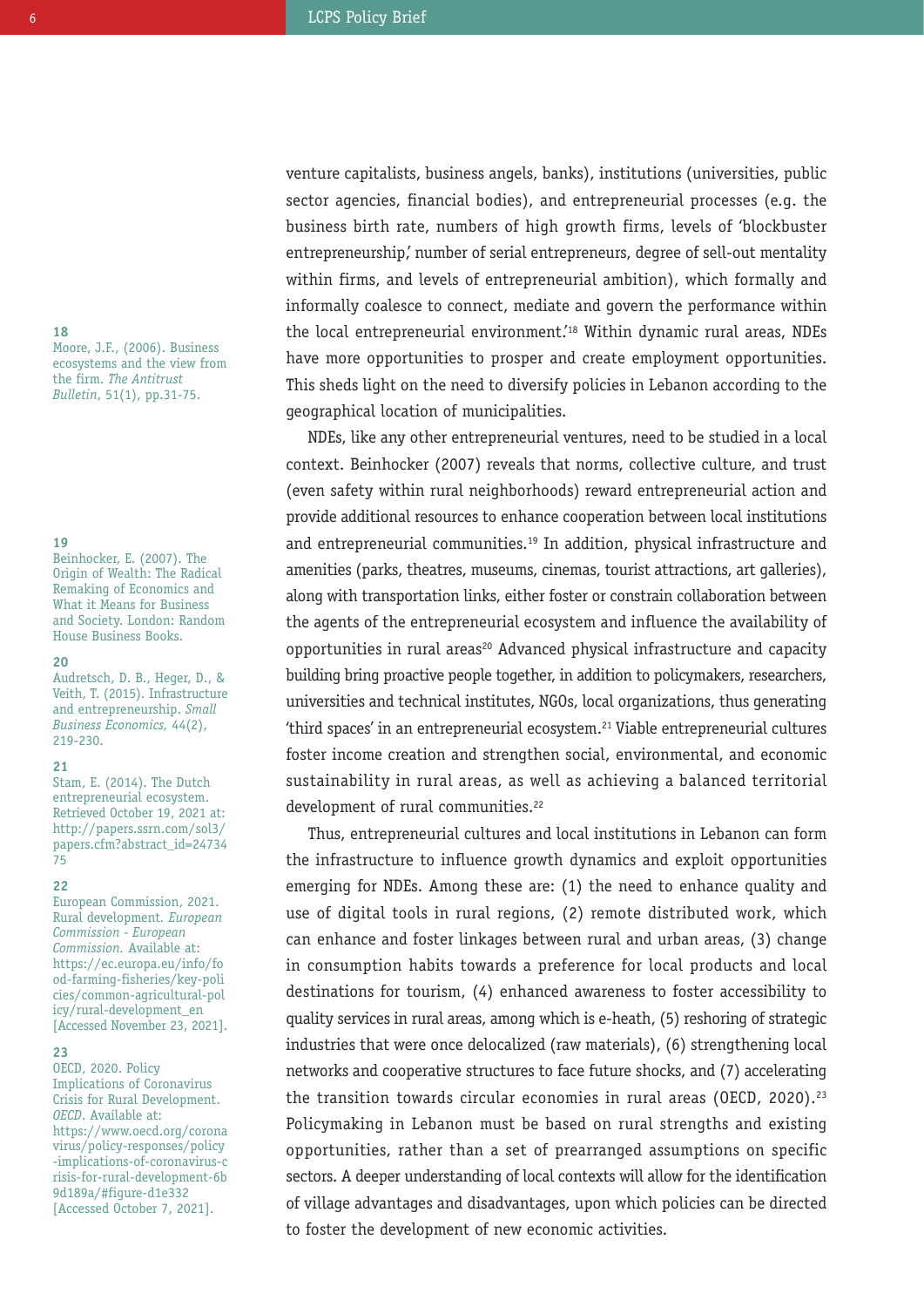#### **Policy Recommendations**

Crises deepen already existing economic and social asymmetries in most countries, and Lebanon is no exception. Disparities among regions, and structural weaknesses within each region, cause rural entrepreneurs to be hit the hardest in times of crisis. Low-density economies, and the NDEs operating in them, are challenged more than ever. Still, they offer new opportunities which can contribute to the survival and growth of NDEs and facilitate the inflow of productive human resources from cities back to their villages. Only with wellfashioned, bottom-up development strategies that support local entrepreneurs, their ecosystem, institutions, and culture will these territories be able to generate the economic activity required for recovery and sustainable development.

#### **The Role of Government**

Citizens' willingness to incur risks associated with investing, launching, and managing NDEs is tied to their trust in government efficacy (Friedman 2011). It is true that each government's assessment varies depending on distinct features, however, these evaluation tools engender various effects on the growth of NDEs and constitute important indicators on whether to increase the business' investment or not. National, regional, and local government institutions in Lebanon can shift to multi-stakeholder initiatives to tackle the challenges confronting NDEs.

#### **The Rural-Space Paradigm for NDEs**

Principally, policies to target NDEs can differentiate between two categories of rural areas in which they operate: (1) the peripheries of urban parts of the country, and (2) the remote villages. The spatial-geographic analysis takes into consideration different needs, very basic characteristics, economic sectors, human capital, depopulation or overpopulation concerns, and changing demographics of different municipalities. Maximizing the potential of all NDEs requires organized governance at several relevant geographic scopes, along with the concerned ministries of economy and trade, industry, youth, social affairs, labor, and agriculture, to create better synergies that support cooperation and uncover existing and potential interrelations and interdependencies. This cannot be achieved without formulating and integrating a progressive vision for rural areas to shift them from areas of stagnation to areas of opportunity.

#### **Local Entrepreneurial Ecosystems**

Identifying the priority investment sectors in national development strategies is essential to boost a real market demand and a vibrant ecosystem. We highlight the urgent need to improve rural communities' resilient capacity, through modifying their internal components' structure and infrastructure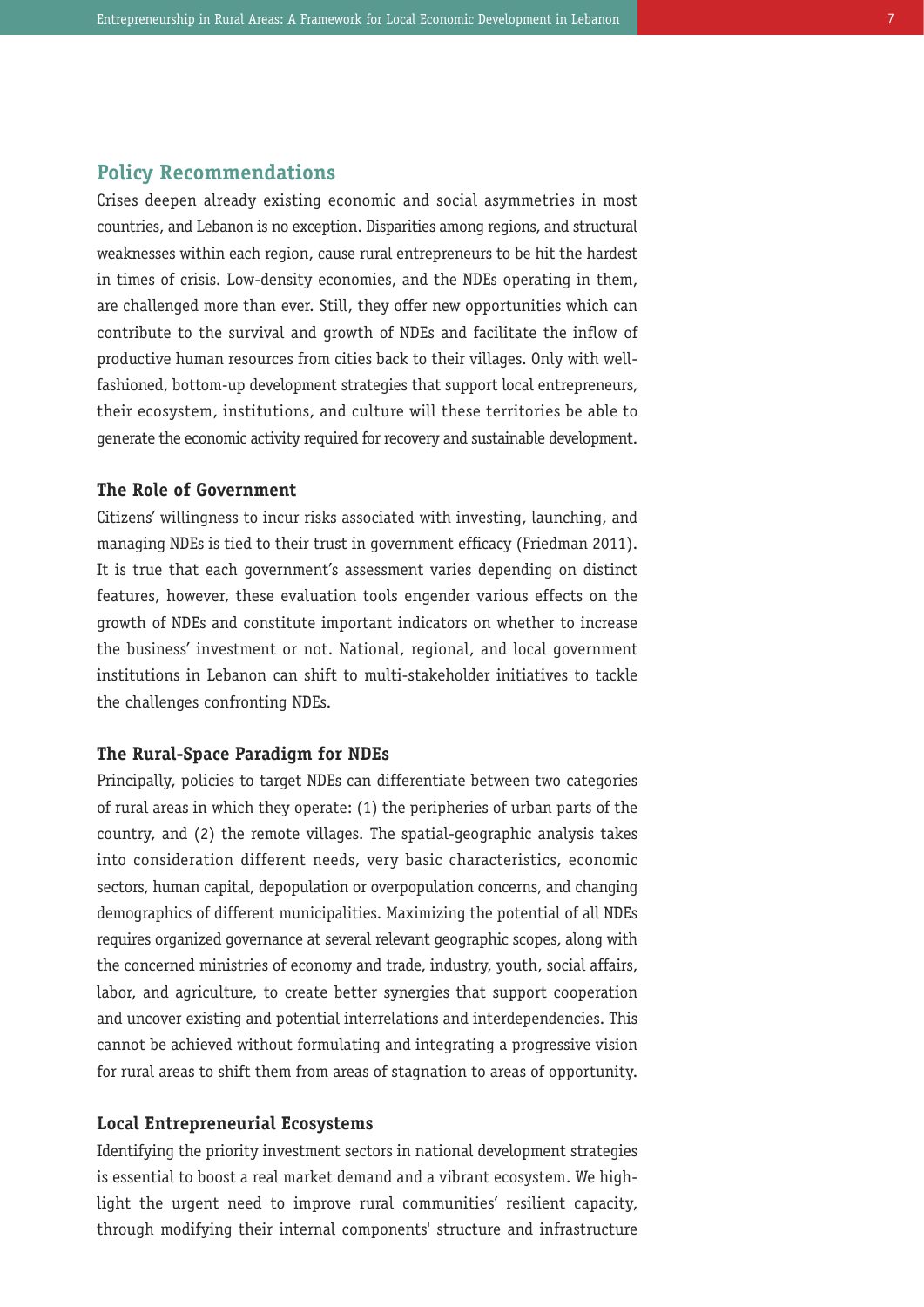to survive external and internal challenges. Li et al. (2019) have proposed a framework that we can depart from:

- Supporting rural livelihood diversification, the construction of market-n oriented institutions, and strong social capital that is favorable for NDEs to diversify and flourish.
- Considering the future shift towards a knowledge economy by developing n new economic activities that are consistent with local characteristics and capacities to respond to potential rural demand and create new opportunities for NDEs.
- Supporting local entrepreneurship ecosystems that can establish and expand n such new business activities.
- $\quad \blacksquare$  Investing in a social capital that can sustain local entrepreneurship by facilitating access to credits, labor, human capital, external markets, and external knowledge for learning and innovation (Li et al., 2019).<sup>24</sup>

It is essential to consider different local contexts in rural areas in Lebanon and identify the "change" actors, the place-based characteristics, and related variety among economic sectors, to allocate local resources in supporting new businesses. Therefore, empowering NDEs locally, fostering economic growth particularly in the agricultural sector, manufacturing, creative industries and eco-tourism, enhancing regional networks, engaging the youth, and empowering women can be extremely beneficial for the case of Lebanon.

#### **Economic Policy Instruments**

#### Education and Vocational Training

Policy instruments can start with focusing on creating jobs and entrepreneurial opportunities for young people and NDEs in rural areas of Lebanon—jobs that match their skills. This can move hand-in-hand with developing curricula that meets the needed skills as well. Potential job opportunities in these areas exist in the agricultural sector, agro-food value chain, industrial activities (mainly traditional crafts activities), eco-tourism, and the cultural and creative industries/knowledge economy. It is essential to assist Lebanese entrepreneurs by providing them with mentorship through workshops and training sessions to increase their workforce engagement and encourage the growth of NDEs. One's perceived capabilities have a beneficial impact on NDEs, and constitutes an essential characteristic in supporting the growth of the enterprise based on their skills and abilities.

Derived from the European context, we can develop a similar approach in Lebanon. For example, the 'Entrepreneurship 2020 Action Plan<sup>'25</sup> advocates for further awareness specifically during the critical time we are living in, and in light of the Covid pandemic. With reference to extensive analysis of potential business incubator programs that aim to expand the growth of the

**24** Li, Y., Westlund, H. & Liu, Y., 2019. Why some rural areas decline while some others not: An overview of rural evolution in the world. *Journal of Rural Studies,* 68, pp.135–143.

**25** European Commission (2012), Available at: https://www.eesc.europa.eu/ sites/default/files/resources/ docs/entrepreneurship2020-- action-plan.pdf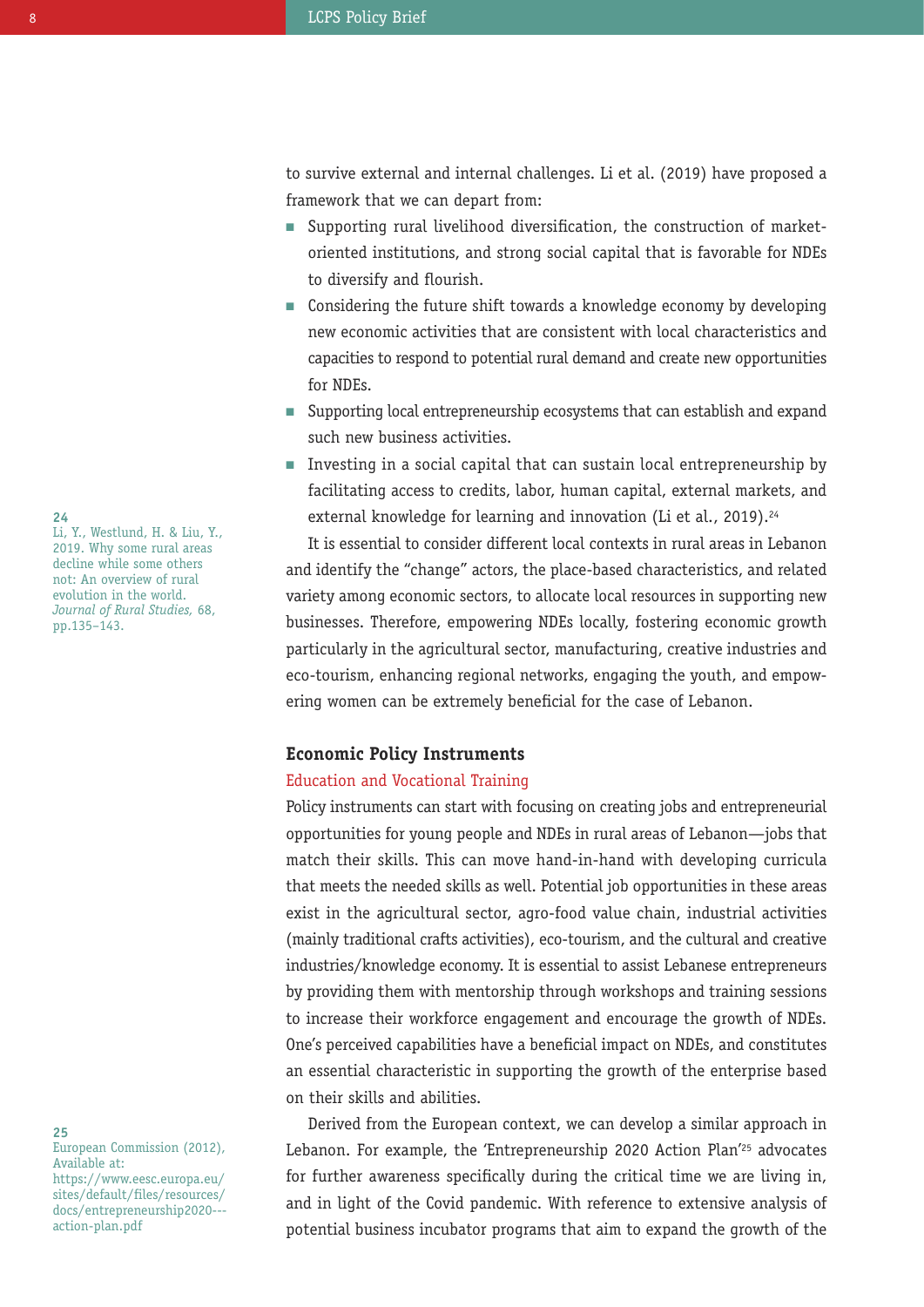NDEs, boost their potential workforce, and create future market opportunities, the plan suggests offering training programs in order to assist businesses in building entrepreneurial connections and balancing their work and family life.26 Some governmental initiatives can focus on the enhancement of 'entrepreneurial education.' This recommended policy is essential in Lebanon, to target the human capital and emphasize the value of education at all levels, starting from schools, vocational training, and beyond. Providing, for example, educational and technical assistance for agricultural initiatives can have the capacity of shifting NDEs to opportunity-based entrepreneurs.

#### Cooperatives and Solidarity

Policies can start with developing agricultural and industrial co-operatives/ organizations and unions that are important institutions for the livelihoods of rural NDEs, farmers and industrialists, especially micro-businesses and smallholders among farmers, to safeguard a sustainable rural economy. Policies pertaining to establishing and supporting cooperatives and associations in the agri-food sector should be activated, providing viable tools to understand the constraints and opportunities in the agricultural cooperation sector, in addition to highlighting the empowerment and role of women in cooperatives in rural areas. For instance, Community Supported Agriculture (CSAs) are a powerful approach within a solidarity economy context. It represents a valuable investment in health, community, and local production, through partnerships between farmers, agro-food businesses, and consumers, allowing NDEs to thrive and build an equitable food system.27 In Lebanon, organic farmers should be encouraged to form associations/cooperatives to create brands for environmentally friendly, organic products that can be distributed in local grocery stores and restaurants.

#### Networking Along Value Chains

Local agro-food systems, along with other local industrial activities, must become more central in national rural development plans, by considering the interest of traditional NDEs operating in upstream activities, as we as new NDEs, including the youth and women, who tend to be more attracted to downstream activities (these include the transformation of primary agricultural production into intermediate and final products). Such a framework can help create innovative jobs in direct sales and organic production, a convergence that might spur the growth of start-ups and shift NDEs to more opportunitydriven paths that meet their aspirations of quality jobs, be it directly farmrelated or not.

Uniting farmers in cooperatives provides numerous opportunities. One example can be adapted from the Mancera Cooperative Society<sup>28</sup> in Spain,

**26**

European Commission, 2021. Rural development. *European Commission - European Commission.* Available at: https://ec.europa.eu/info/fo od-farming-fisheries/key-poli cies/common-agricultural-pol icy/rural-development\_en [Accessed November 23, 2021].

**27** CAFF (2021), Community Alliance with Family Farmers. Available at: https://caff.org/csa/

**28**

https://enrd.ec.europa.eu/sit es/default/files/project/attac hments/gp\_es\_quality\_certfic ation\_tomato\_crops\_673\_web \_fin.pdf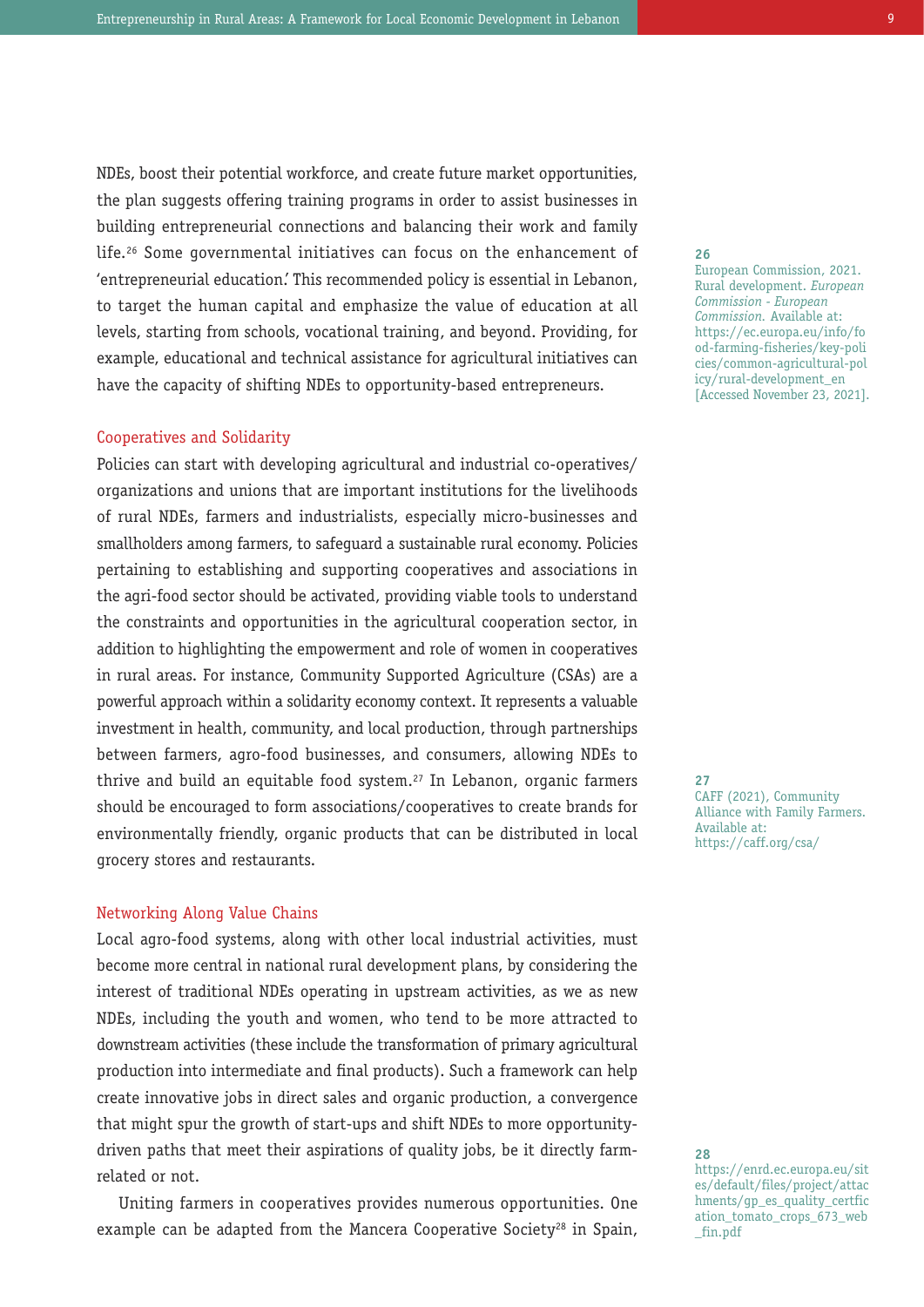which implemented a quality certification program for tomato crops in villages, in order to boost the added value and competitiveness of the crops for more sustainable production processes. Such initiatives create jobs, enhance product quality to meet international standards, and boost exports. Also, strategic alliances and planning can help local businesses in cost savings and other business decisions. For example, in Slovenia, farmers were advised to produce pellets from horse manure, which can be used as organic fertilizer or energy. Through similar initiatives, enhancing regional networks in Lebanon will help local producers sell their products through personal contacts, social networks, and word-of-mouth, or by displaying their products in local grocery stores.

#### Transfer of Finances and Technology

Unfortunately, agricultural activities in Lebanon, like many developing countries, are linked with poverty. It is essential to create an enabling environment for agro-food NDEs to better access national and foreign markets. This comprises facilitating access to financial resources, such as converting international funds into soft loans,<sup>29</sup> for rural entrepreneurs, as well as improving productivity through transfer and integration of technologies. Such a step would allow enterprises to better meet local and international standards with higher-quality products.

One good practice on this matter that can be applied to the Lebanese context, given the constraints of the financial sector, is the Technology Resource Center in France *(Centre de Ressources Technologiques).*<sup>30</sup> Co-funded by local governments, the center supports entrepreneurs by addressing their productivity bottlenecks through technology transfer. Also, in some countries, NGOs are helping SMEs in finding technological solutions. The diffusion of new technologies to businesses in Lebanon requires partnerships between the public sector, universities, research and resource centers, regional institutions, and well-established and small companies.

Another example of national information and communications technology (ICT) integration to support rural businesses is the 'Meet the Local Producer' platform, which was developed in Slovenia to connect local farm holders and food producers to their consumers, with additional benefits to local rural tourism.31 Also, digital integration to shorten food supply chains are good practices to boost productivity by: (1) helping farmers produce local products, (2) connecting them through cooperatives, (3) collecting their local products, and (4) distributing and selling products through specific points to the customer.32 Such platforms are also important for enhancing the rural-urban linkages in Lebanon, which have positive spatial spillover effects on rural economies. Further support for such linkages can be maintained through

A soft loan, also called soft financing, is a loan with no interest or a below-market rate of interest.

**29**

**30** https://afcrt.com/les-crt/

#### **31**

https://smart-villages.eu/lan guage/en/good\_practice/meet -the-local-producer-platform/

#### **32**

Interreg (2020), Available at: https://smart-villages.eu/lan guage/en/good\_practice/bloc kchain-based-digital-transfor mation-of-a-short-food-suppl y-chain/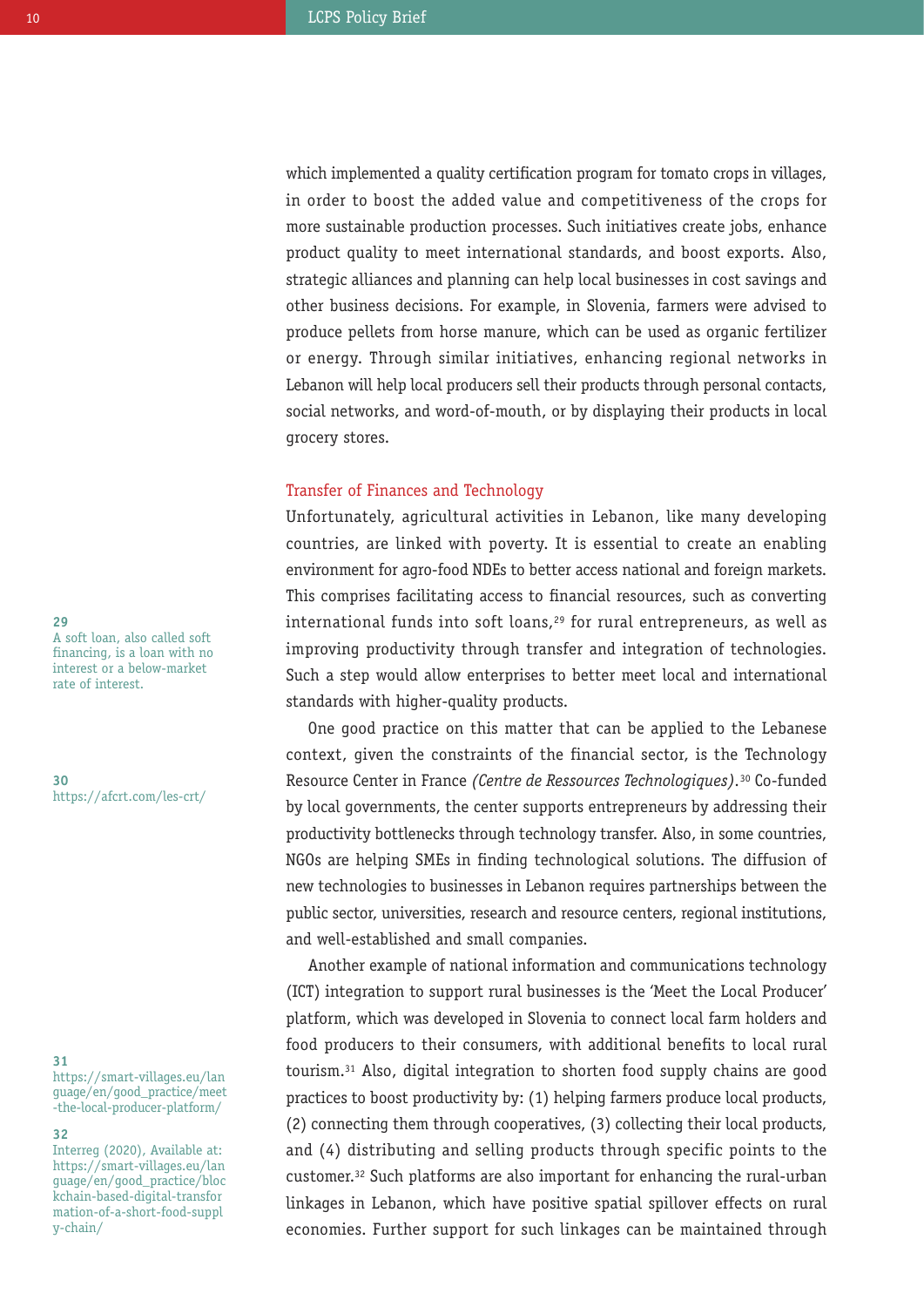emphasizing the role of intermediate periphery cities, given that they are closer to more remote villages at one end and urban areas on the other.

Associated strategies can include inclusive and sustainable interventions that leverage the potential of these parts of the country by mainly benefiting from digitization and human capital. Digitization fosters effective delivery of public services—major infrastructural determinants for NDEs prosperity. The Lebanese government is responsible for enhancing digital infrastructure, adopting remote forms of service delivery to rural areas, and delivering e-financial and technical aid to support social innovation organizations and NDEs, with the aim of protecting the most vulnerable population in rural areas and fostering their solidarity networks.

Policies, even if short-term, can be strategic and sustainable, by addressing the ecological balance of rural areas. Such strategies can focus on an immediate response plan that includes emergency measures that can at least sustain livelihoods and e-public service delivery (health, education, and basic needs). For instance, NDEs should be encouraged to ration imports, specifically in agriculture. This can be addressed by looking at innovative agricultural technologies that enhance productivity, such as precision farming and biotechnologies. Therefore, NDEs should be more aware of new technologies that can be adopted to increase their production and performance.

#### Addressing Informality

Other policy measures can be directed to remove a major bottleneck for NDEs within the Lebanese context: informality. This is a main concern that limits their procurement opportunities, and any branding and exporting potential. Informal jobs and NDEs are sustaining livelihoods of thousands of people in rural areas in Lebanon, and formalizing these businesses should be accompanied by administrative facilities and effective social protection schemes, otherwise the NDEs will be further exposed to more challenging business environments. Social protection policies have to consider the differences among sectors (agriculture vs. manufacturing), workforce demographics (youth vs. older population, periphery vs. rural villages), and occupations (downstream jobs vs. upstream jobs), among other considerations.

#### Strategic Planning

Additionally, policymakers should promote strategic planning for rural areas, including NDEs, via regional planning and networking. A good practice on this matter can be derived from the Polish and German contexts is the National Network of Rural Areas (NRNs).33 NRNs are networks of organizations, enterprises, associations, and institutions that work together to advance microbusinesses in rural areas. Generally, NRNs support individuals and

**33** Bomberski A., (2020), Available at: https://www.kgzs.si/uploads /dokumenti/druga\_gradiva/p  $osvet/02$  2 brokering proce ss\_and\_eip\_operational\_grou ps\_in\_poland\_aleksander\_bo mberski.pdf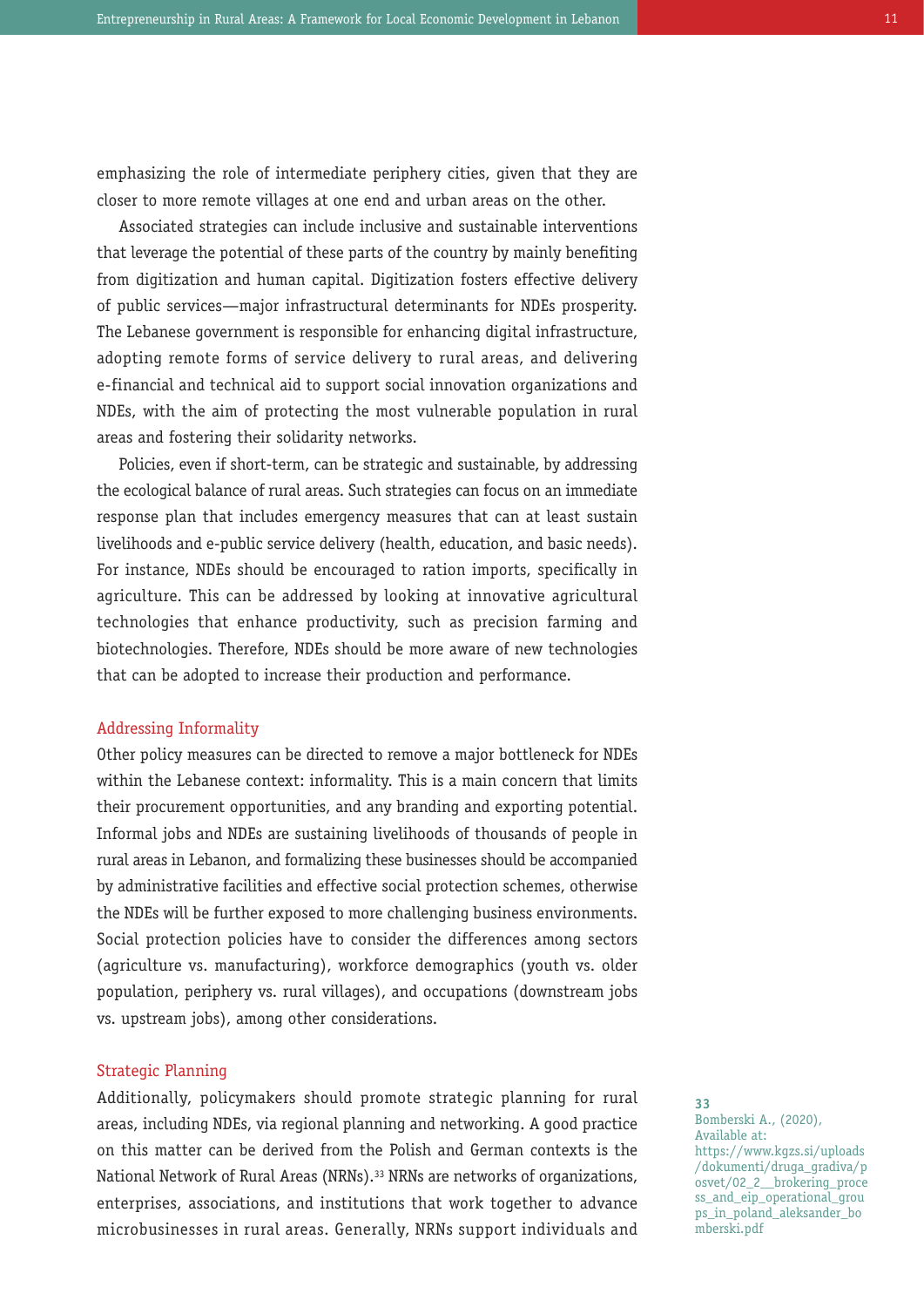organizations, developing their capacities to benefit rural economic development. Policies fall under a 'strategic plan,' which covers sustainable development of farmers and agri-businesses, working conditions, biodiversity, environment, production and use of renewable energy, economic diversification, digital and scientific solutions, and better organization of supply chains in different sectors. For strategic planning in Lebanon to be more efficient and effective, it should be accompanied by political commitment, primarily in the border areas of the country.

#### Agricultural Planning

Derived from general understanding of rural areas in Lebanon, and the high percentage of NDEs operating in this sector, one possible solution that can guide policymaking is 'agroecology,' developed by the Food and Agriculture Organization (FAO). Agroecology is a model for the optimization of the connections in rural areas to support business survival, growth, and resilience, while also protecting the environment and social welfare. The ten interrelated elements of agroecology are: diversity; synergies; efficiency; resilience; recycling; co-creation and sharing of knowledge; human and social values; culture and food traditions; responsible governance; and circular and solidarity economy34—altogether intended to create an enabling environment.

#### Diversification to Other Sectors

Finally, policymakers have to consider support for diversification in rural areas, where NDEs operate. Cultural and creative industries, knowledge economy activities, and eco-tourism are good examples. Eco-tourism is a key driving sector for rural economic development in Lebanon. It can serve as an instrument to promote green economies, minimize environmental damage, utilize alternative energy, and endorse local cultural heritage and creative activities.

Within the Lebanese context, tackling the current challenges confronting rural economic development in general—and NDEs more specifically—requires a strong commitment to strategic planning in these areas. This can only be achieved by creating synergies across several policy dimensions: rural development, labor market and skills, financing, spatial planning, transportation, urban-rural linkages, environment, and solidarity economy. Spurring economic development dynamics can happen via an efficient multi-level governance that facilitates cooperation and creates 'smart villages' capable of surviving today and growing tomorrow. Leveraging digital innovations can create new opportunities and alter the way we produce and consume as a society. Having emphasized in the previous sections the importance of entrepreneurship ecosystems and cultures, the government should promote an inclusive

**34** FAO (2020), Available at: https://www.fao.org/3/i9037 en/i9037en.pdf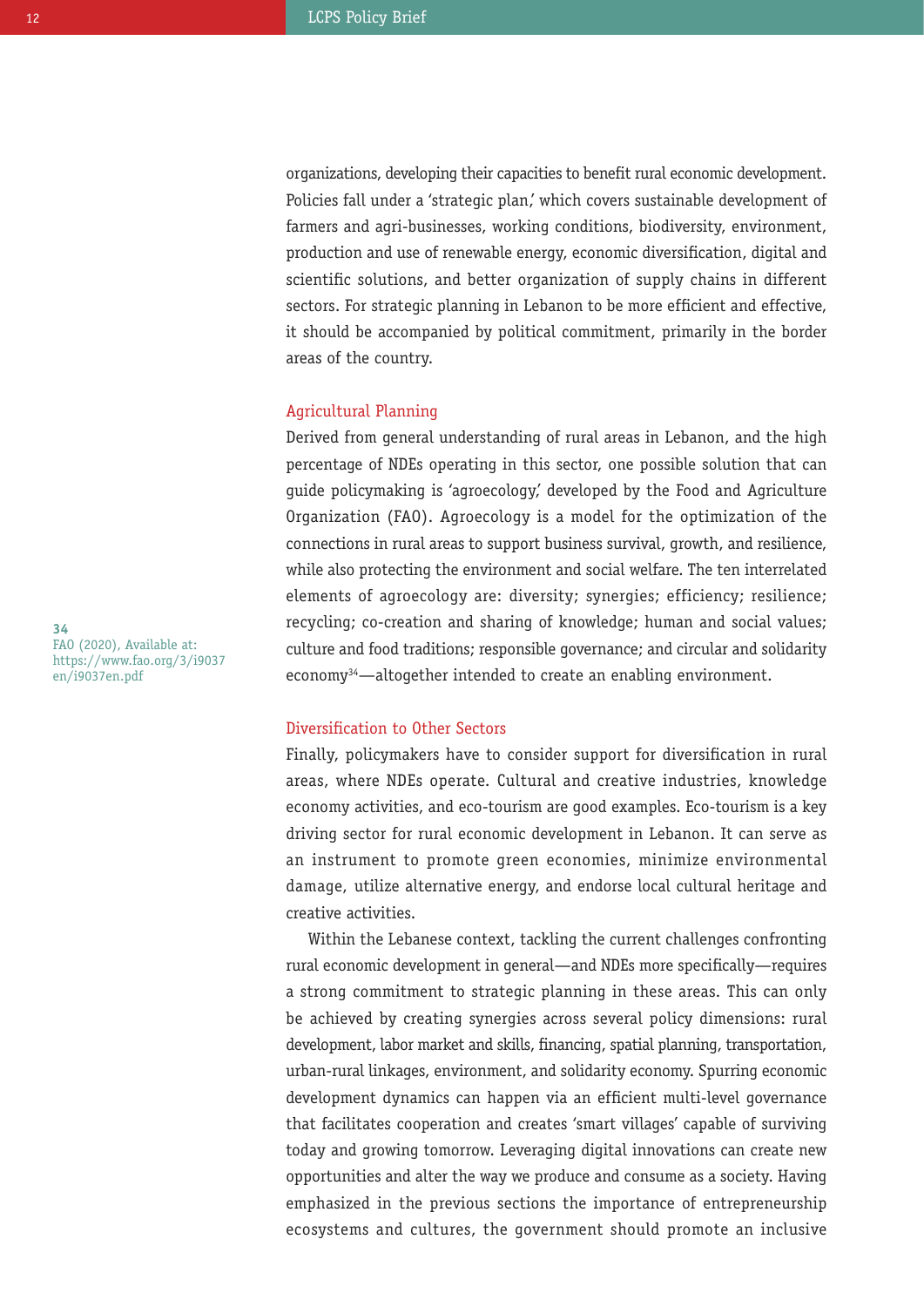democratic engagement in the fashioning and implementation of any targeted policies, coupled with transparent monitoring and accountability for outcomes in rural communities.

### **Bibliography**

Carvalho, L.C., 2018. Handbook of Research on Entrepreneurial Ecosystems and Social Dynamics in a Globalized World, Hershey, PA: Business Science Reference.

Danisewicz, P. and Ongena, S., 2021. Stimulating Entrepreneurial Activity: The Role of Local Government. *VOX, CEPR Policy Portal.* Available at: https://voxeu.org/article/stimulating-entrepreneurial-activity-role-local-government [Accessed November 20, 2021].

European Commission, 2021. Rural Development. Available at: https://ec.europa.eu/info/food-farming-fisheries/key-policies/common-agricultural-policy/rural-development\_en [Accessed November 23, 2021].

Galvão, A., Mascarenhas, C. and Marques, C., 2020. Knowledge Spillovers Between Universities and Companies of Low-Density Territories. *Knowledge Management Research & Practice,* pp.1–14.

Gurãu, C. and Dana, L.-P., 2018. Environmentally-Driven Community Entrepreneurship: Mapping the Link Between Natural Environment, Local Community and Entrepreneurship. *Technological Forecasting and Social Change,* 129, pp.221–231.

Li, Y., Westlund, H. and Liu, Y., 2019. Why some rural areas decline while some others not: An overview of rural evolution in the world. *Journal of Rural Studies,* 68, pp.135–143.

Tolbert, C.M. 2015. Local Financial Institutions and the Performance of Rural Entrepreneurs and Small Business - Baylor University. Available at: https://portal.nifa.usda.gov/web/crisprojectpages/0224482-local-financialinstitutions-and-the-performance-of-rural-entrepreneurs-and-small-business.html [Accessed November 6, 2021].

Maddah, L., 2021. Essays on Cultural and Creative Industries. Thesis. Reus: Universitat Rovira i Virgili.